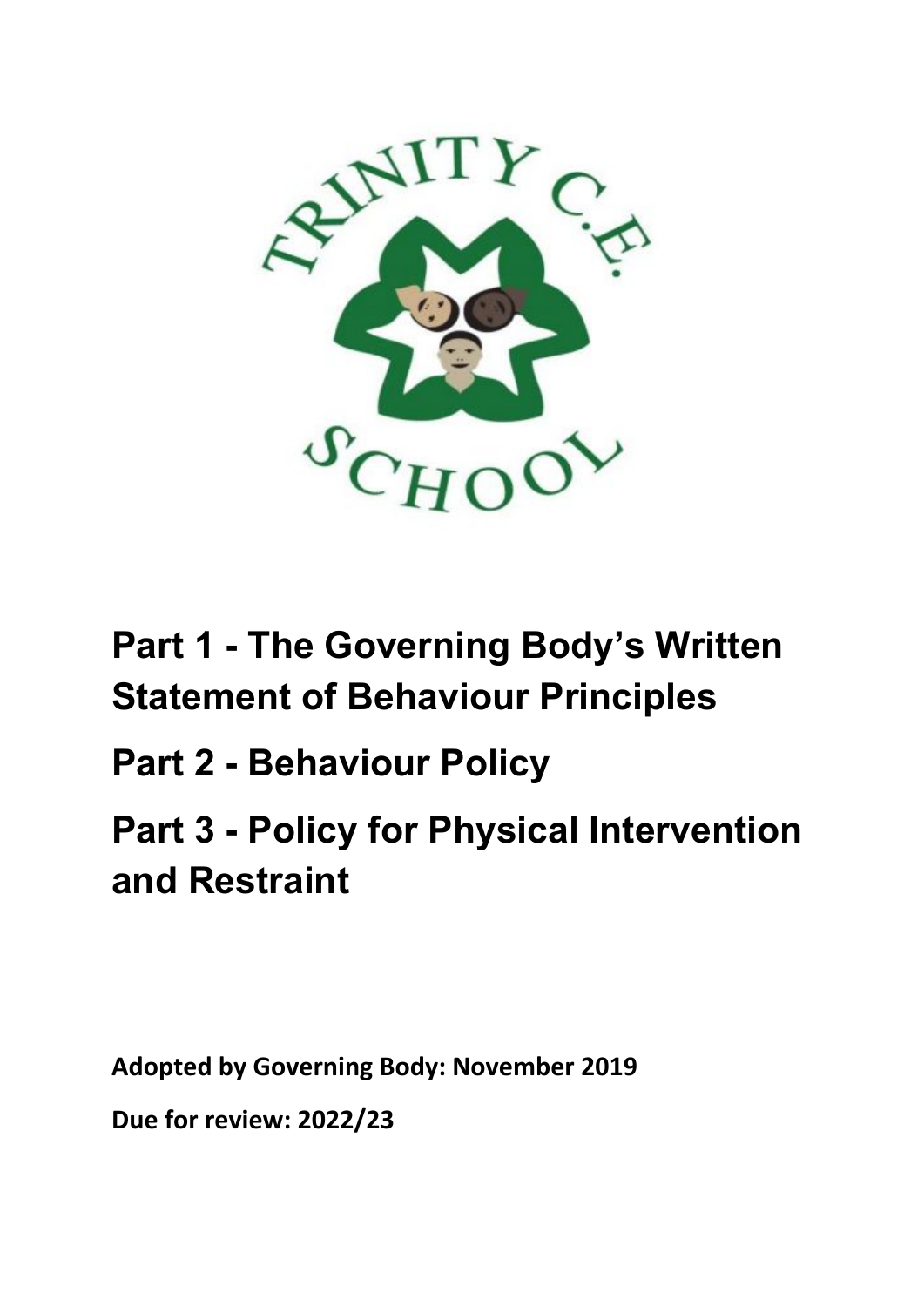**Trinity CE Primary School**

**Part 1 - The Governing Body's Written Statement of Behaviour Principles**

- **Part 2 - Behaviour Policy**
- **Part 3 - Policy for Physical Intervention and Restraint**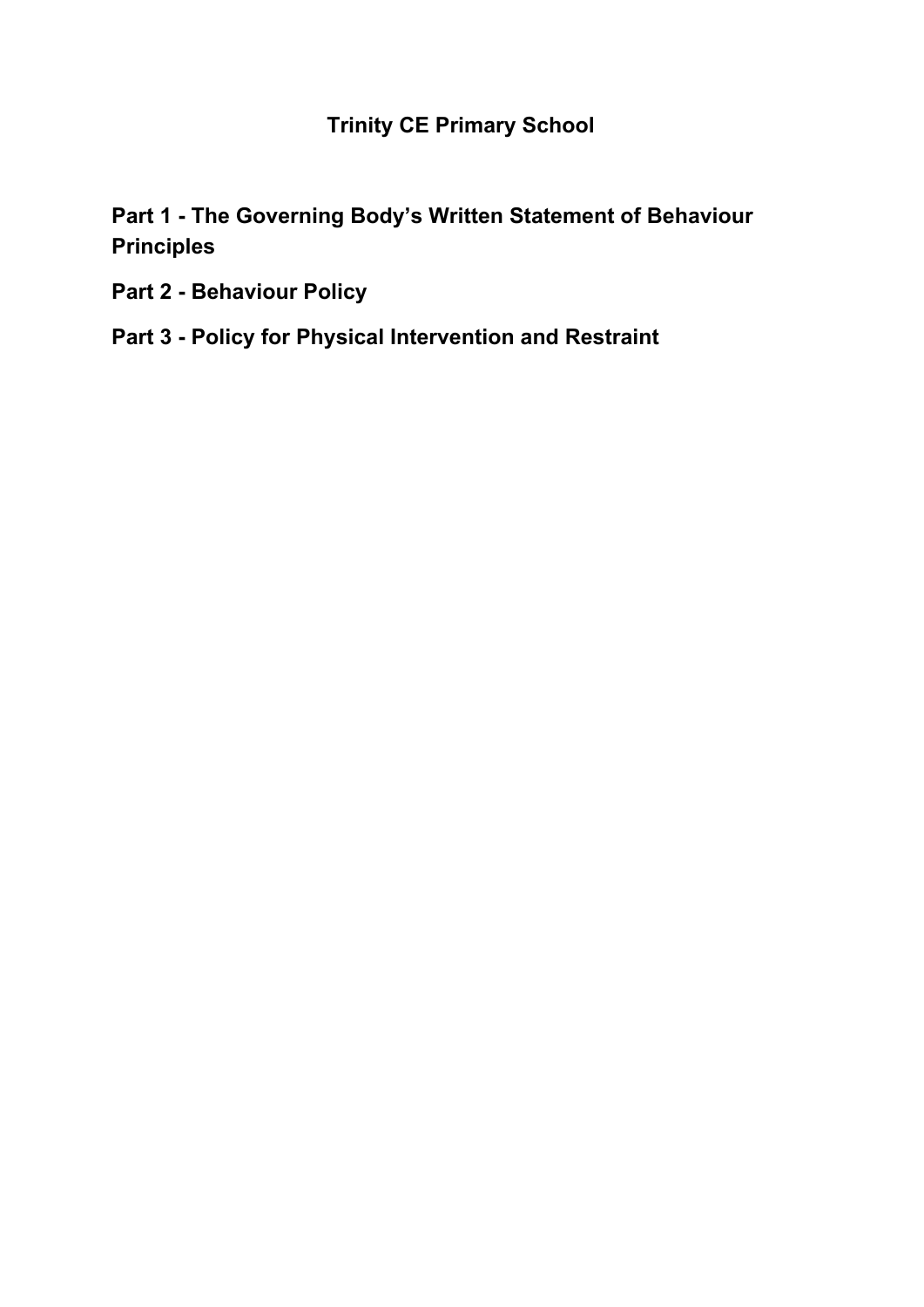# **Part 1**

# **Trinity CE Primary School**

## **The Governing Body's Written Statement of Behaviour Principles**

## *Rationale and Purpose*

The governing body of Trinity C of E Primary School believe high standards of behaviour lie at the heart of a successful school that enables children to make the best possible progress in all aspects of their school life.

To this end the governing body has set out a written statement of general behaviour principles to guide the Headteacher in determining a behaviour and discipline policy, and to strengthen governance oversight and strategic direction.

At Trinity C of E Primary School, we value everyone as an individual, capable of growth, change and development. Our relationships are underpinned by the principles of justice, equality, mutual respect, fairness and consistency. We have high expectations that support the development of our pupils as effective and responsible citizens.

The governors expect any policy or actions to be in accordance with their responsibility under equality legislation.

This statement will be reviewed annually by the Health & Safety Committee and any recommendations brought to the governing body for consideration of adoption.

Principles:

1. Every child has the right to learn but no child has the right to disrupt the learning of others.

2. Everyone has a right to be listened to, to be valued, to feel and be safe.

3. Everyone must be protected from disruption or abuse.

4. The Governors expect pupils and parents to cooperate to maintain an orderly climate for learning.

5. All members of the school community should be free from discrimination, harassment, victimisation and any other conduct that is prohibited by or under the Equality Act 2010.

6. It is expected that all adults, staff, volunteers, governors and parents, will set excellent examples to the children at all times.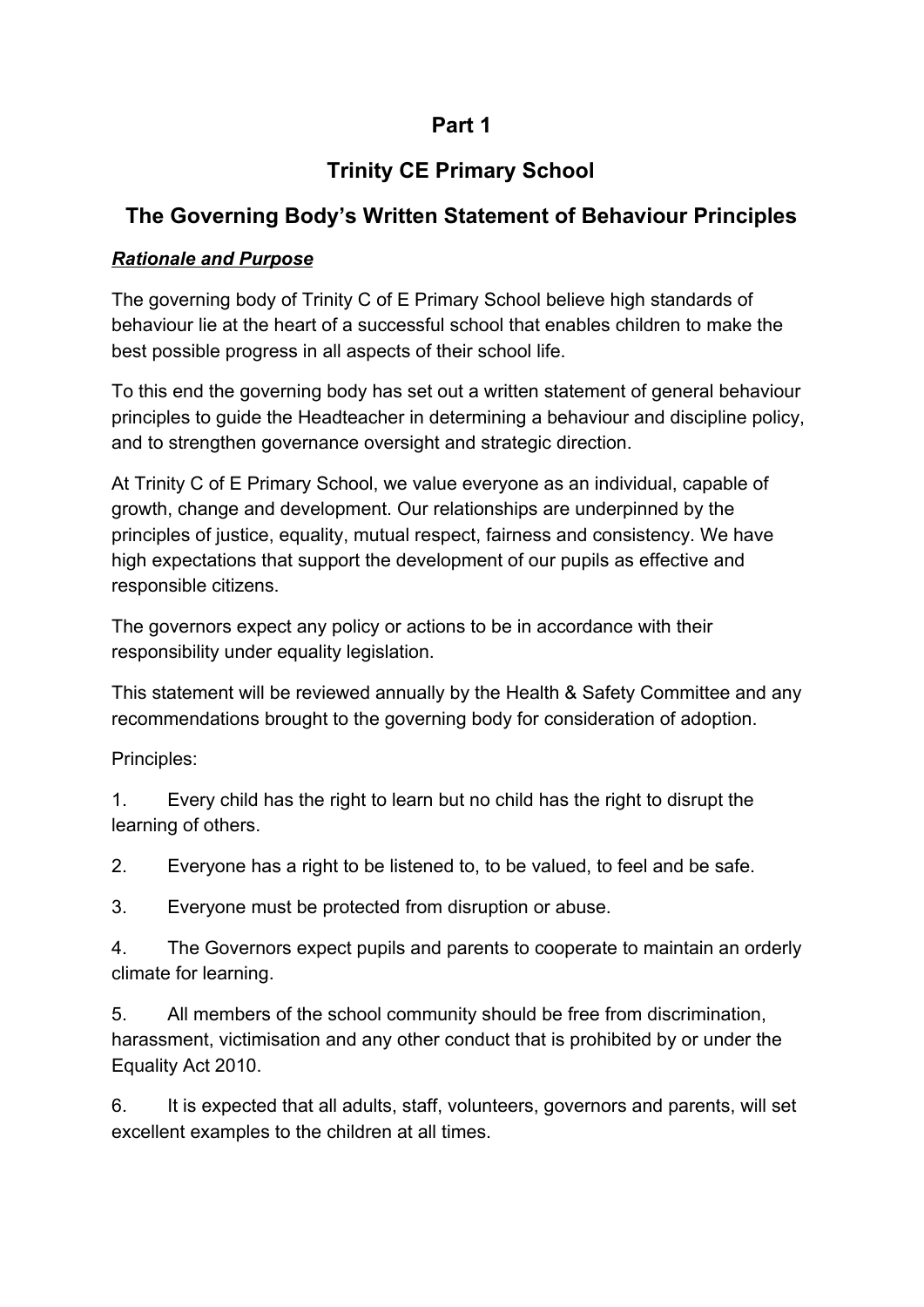7. The school rules will be clearly set out in the Behaviour Policy. Children will be taught about the rules. Governors expect these rules to be consistently applied by all staff.

8. Governors expect to see a wide range of rewards, consistently and fairly applied in such a way as to encourage and reward good behaviour around school.

9. Sanctions for unacceptable/poor behaviour should be known and understood by all staff and pupils and consistently applied.

10. The school's Behaviour Policy will ensure that there are measures to encourage good behaviour, self-discipline and respect, and prevent all forms of bullying amongst pupils; it must also provide guidance on the use of reasonable force and other physical contact.

11. The school will fulfil its legal duties under the Equality Act 2010 in respect of safeguarding, children with special educational needs and all vulnerable children.

12. Where there are significant concerns over a pupil's behaviour, the school will work with parents to strive for common strategies between home and school.

13. The school will seek advice and support from appropriate outside agencies where concerns arise over a child's behaviour.

14. The school's Behaviour Policy will clearly reflect the school's approach to Exclusions. Governors strongly feel, that exclusions, particularly those that are permanent, must only be used as the very last resort.

15. The school's Behaviour Policy will set out the disciplinary action that will be taken against pupils who are found to have made malicious accusations against school staff and the pastoral care available to staff accused of misconduct.

16. The school's Behaviour Policy will explain the circumstances in which screening and searching may take place.

17. The school's Behaviour Policy will clearly outline the extent to which staff may discipline children for behaviours that take place beyond the school gate and outside school hours.

18. The school's Behaviour Policy will set out the expectations of parental behaviour on site and in close proximity to school.

19. The Governors emphasise that violence, threatening behaviour or abuse by pupils or parents towards the school's staff will not be tolerated. If a parent does not conduct himself/herself properly, the school may ban them from the school premises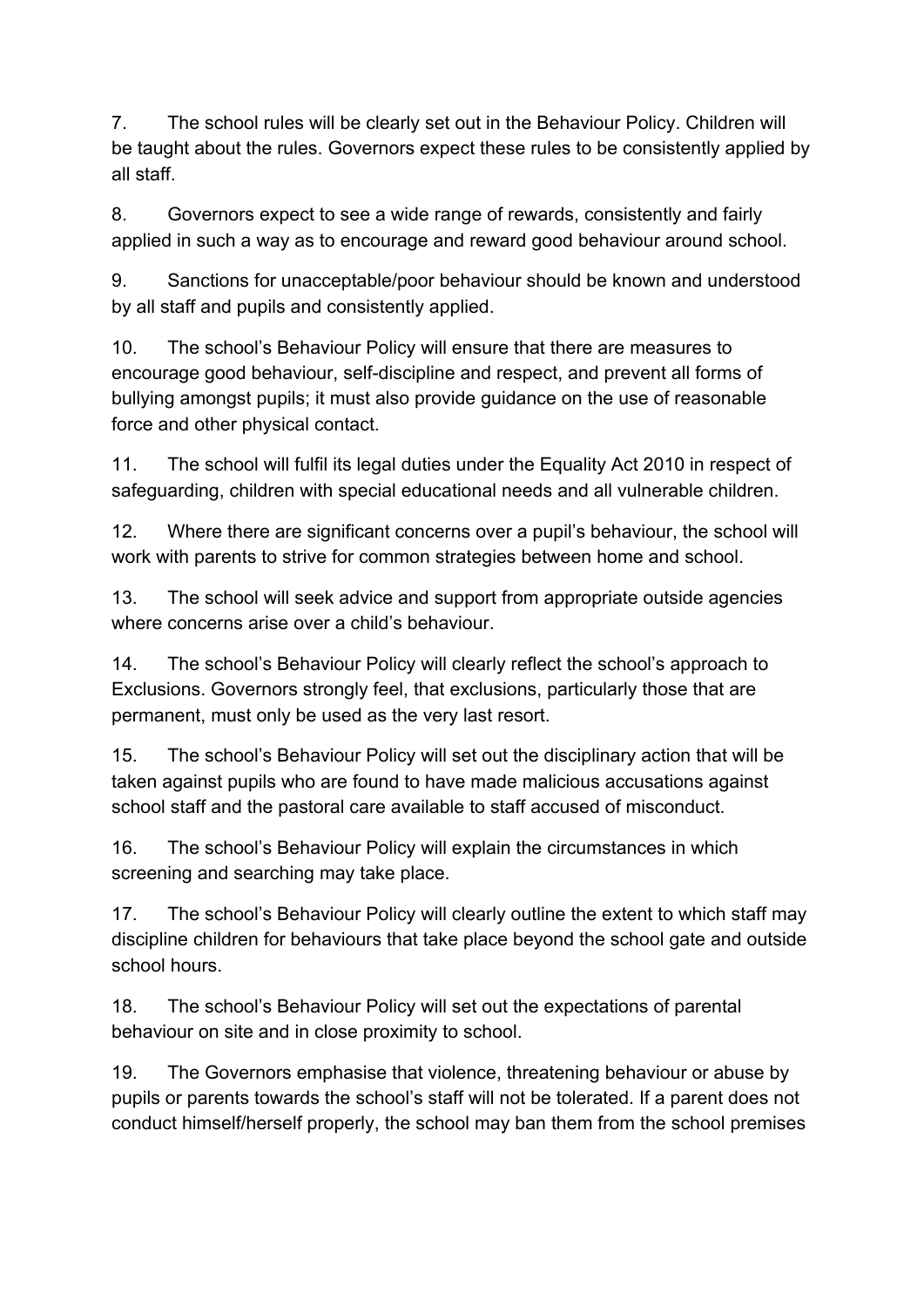and, if the parent continues to cause disturbance, he or she may be liable to prosecution.

20. The school will keep abreast of current issues and initiatives with regard to Health and Safety at Work Act 1974 and related regulations.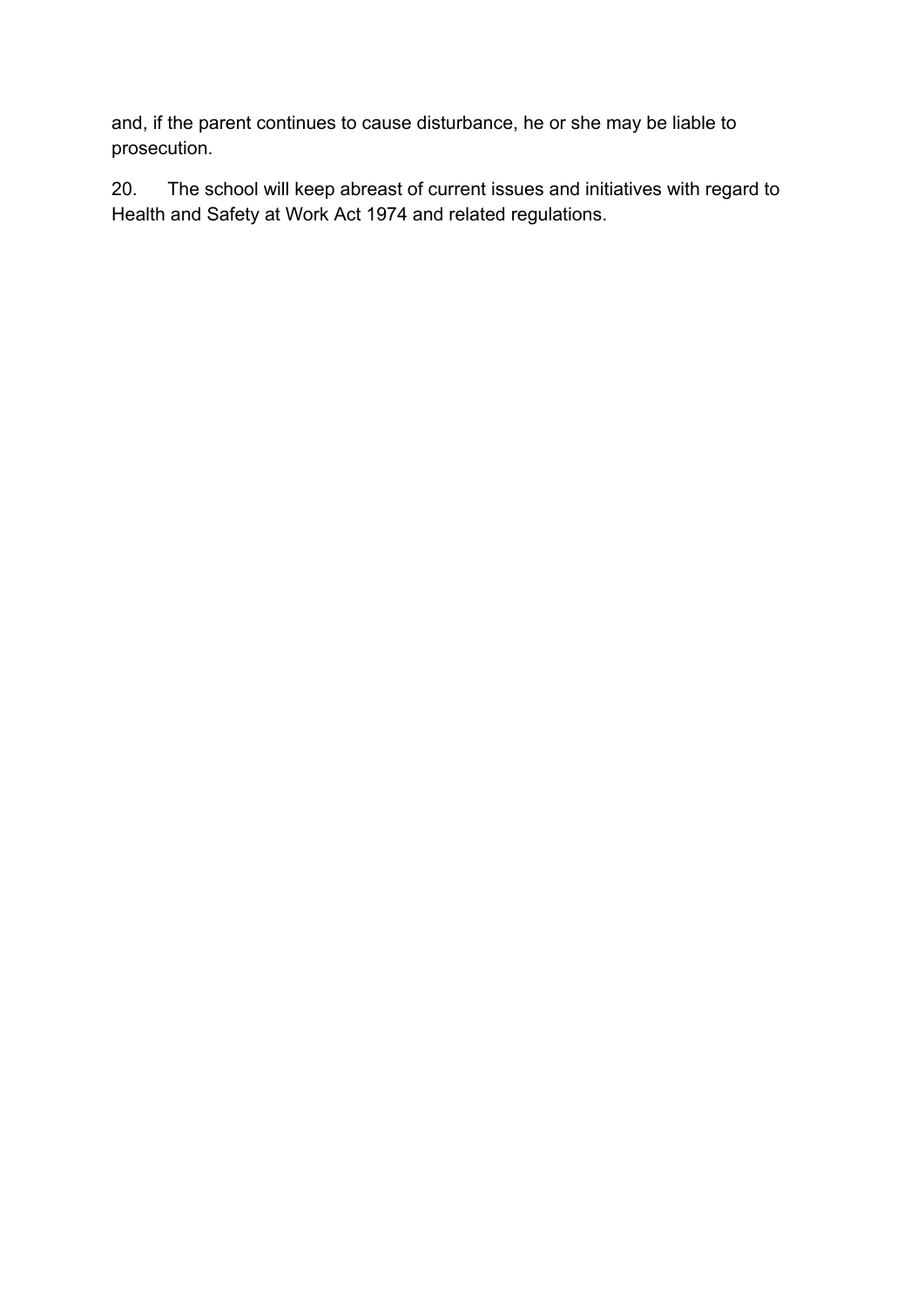# **Part 2**

# **Trinity CE Primary School**

# **Behaviour Policy**

## **Aims**

To establish and maintain approaches to behaviour management that is consistent throughout the school.

To make sure that behaviour in school facilitates high quality learning for all.

To develop and reinforce positive attitudes.

To promote the values of honesty, trust, fairness, tolerance, compassion and politeness.

To make sure that every member of the school community behaves with consideration and concern of others.

#### **Standards of behaviour**

In seeking to define acceptable standards of behaviour, we must acknowledge that these are goals to be worked towards rather than expectations that are fulfilled or not. Children bring to school different talents, abilities and behaviour patterns. The school has a central role in the children's social and moral development just as it does in their academic development. Just as we measure academic achievement in terms of progress, achievements and attainment, so we measure standards of behaviour in terms of children's developing ability to conform to our behavioural goals/principles.

Violence, threatening behaviour or abuse by pupils or parents towards the school's staff will not be tolerated. If a parent does not conduct themselves properly, the school may ban them from the school premises and, if the parent continues to cause disturbance, they may be liable to prosecution.

## **School Ethos.**

The adults encountered by the children in school have an important responsibility to model high standards of behaviour, both in dealings with the children and each other, as our example has an important influence on the children.

## **The Curriculum and Learning**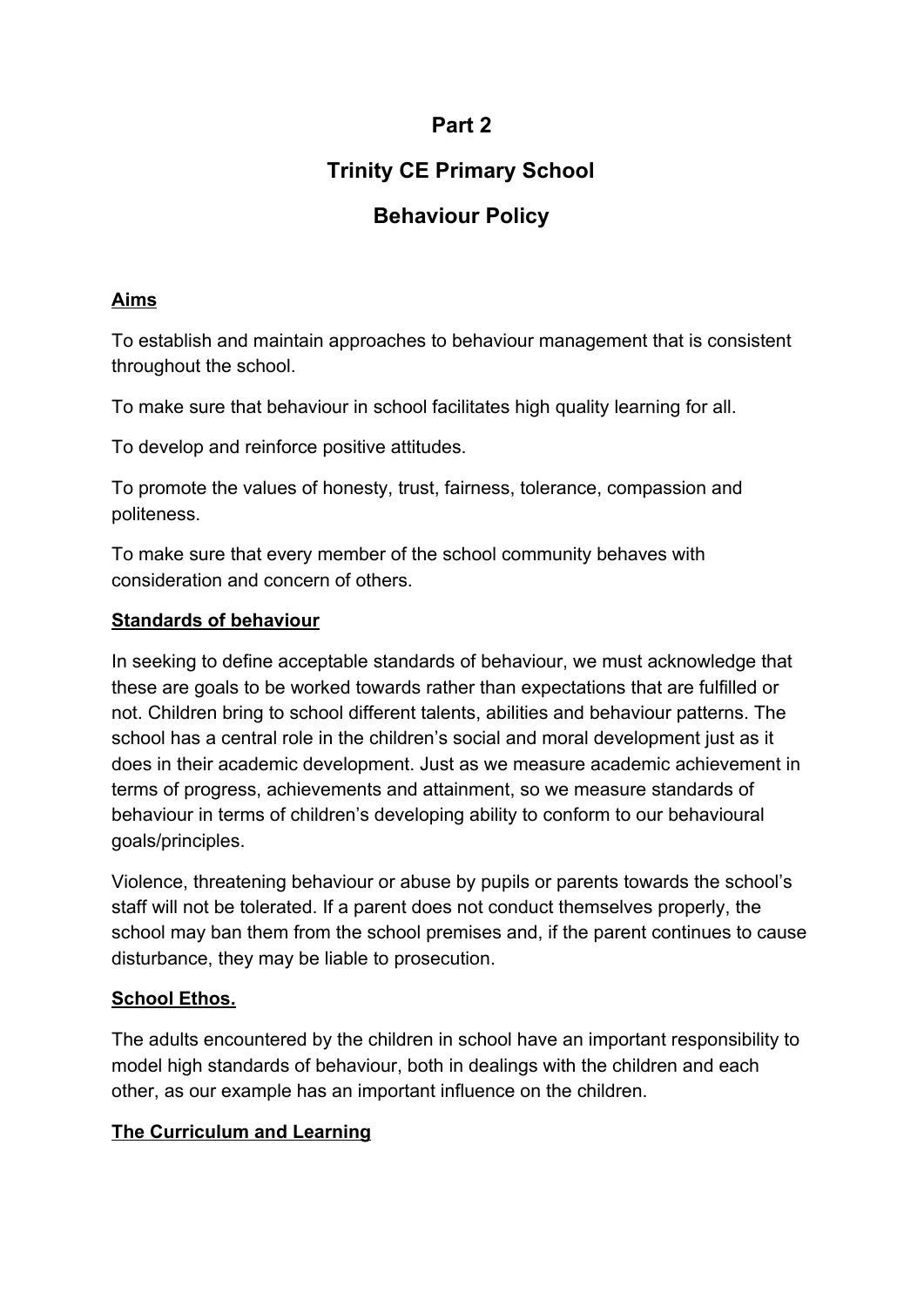We believe that an appropriately structured curriculum and effective learning contribute to good behaviour. Through planning for the needs of all pupils, the active involvement of pupils in their own learning, and constructive feedback for pupils, all help to avoid feelings of alienation and disaffection which can lie at the root of poor behaviour.

It follows that lessons should have clear objectives, understood by the children, and differentiated to meet the needs of all abilities. Marking and record keeping should be used as a supportive activity in-line with the school's marking policy, providing feedback to the children about their progress and achievements and as a signal that children's efforts are valued and that their progress matters.

#### **Classroom management**

Classroom management and teaching methods have an important influence on children's behaviour. The classroom environment gives clear messages to the children about the extent to which their efforts are valued. Relationships between adults and children, strategies for encouraging good behaviour, arrangements of furniture, access to resources and class displays all have a bearing on the way children behave.

Classrooms should be organised to develop independence and personal initiative. Materials and resources should be arranged to aid accessibility and reduce uncertainty and disruption. Displays should develop self-esteem through demonstrating the value of every individual's contribution.

Teaching methods should encourage enthusiasm and active participation for all. Praise should be used to encourage good behaviour as well as good work.

## **Rules and procedures**

Rules and procedures should

- Be kept to a minimum
- Be positively stated, telling children what they should do rather than what not to do.
- Have a clear reason, made explicit to all
- Be consistently applied and enforced.
- Promote the idea that every member of the school community has responsibilities towards the whole.

#### **Screening and Searching**

School staff can search a pupil for any item if the pupil agrees.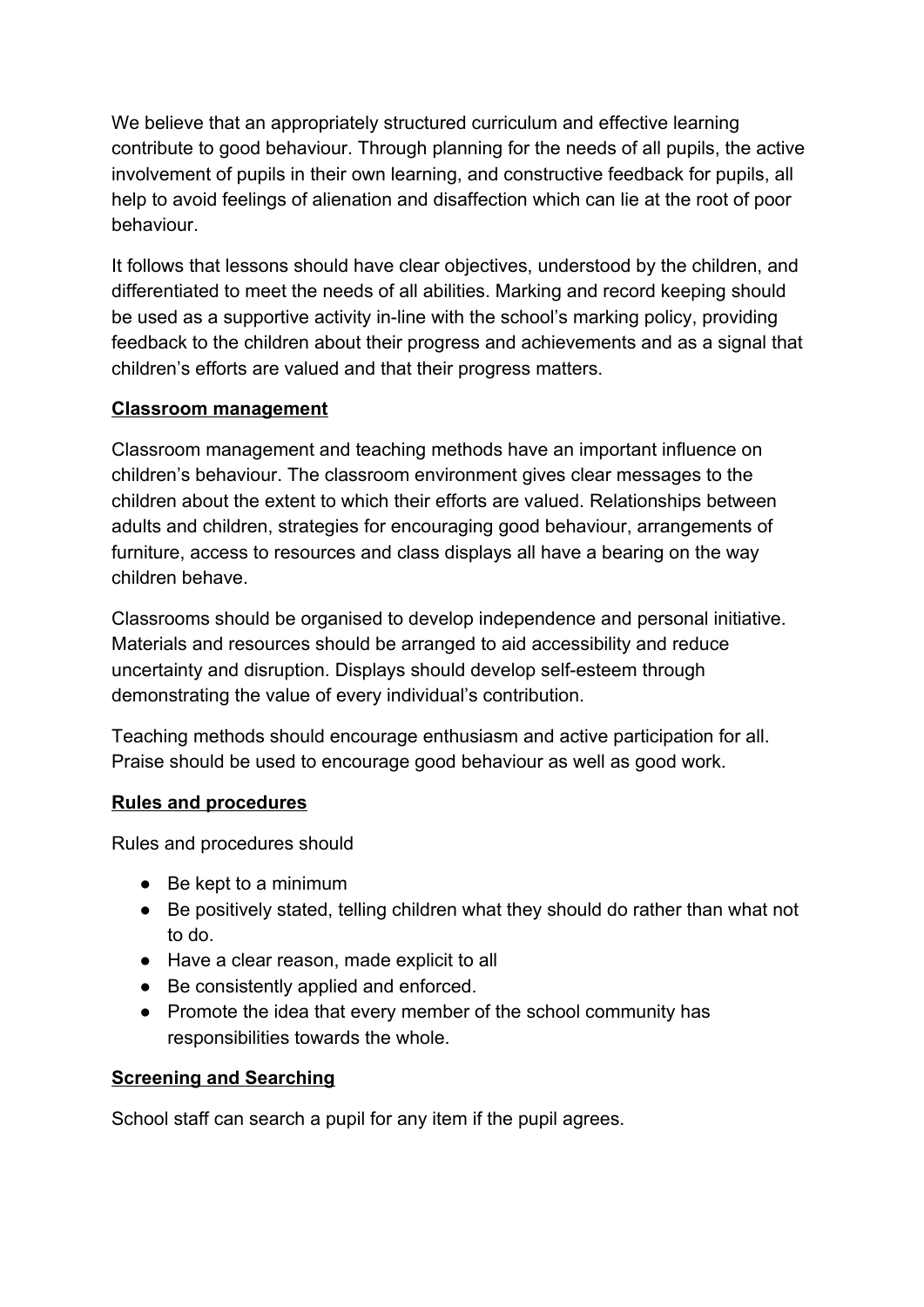Headteachers and staff authorised by them have a statutory power to search pupils or their possessions, without consent, where they have reasonable grounds for suspecting that the pupil may have a prohibited item.

Prohibited items are:

- knives or weapons
- alcohol
- illegal drugs
- stolen items
- tobacco and cigarette papers
- fireworks
- pornographic images

• any article that the member of staff reasonably suspects has been, or is likely to be, used: to commit an offence, or to cause personal injury to, or damage to the property of, any person (including the pupil).

• Headteachers and authorised staff can also search for any item banned by the school rules which has been identified in the rules as an item which may be searched for.

## **Confiscation**

• School staff can seize any prohibited item found as a result of a search. They can also seize any item, they consider harmful or detrimental to school discipline.

## **Malicious accusations against school staff and the pastoral care available to staff accused of misconduct.**

In line with National Education Union advice, where a pupil has made accusations against school staff which are found to be malicious, appropriate action will be taken in line with the behaviour policies. This could include temporary or permanent exclusion and even a referral to the police if it is believed a criminal offence may have been committed.

## **Behaviours that take place beyond the school gate and outside school hours.**

Teachers have the power to discipline pupils for misbehaving outside of the school premises "to such an extent as is reasonable" (Section 90 of the Education and Inspections Act 2006)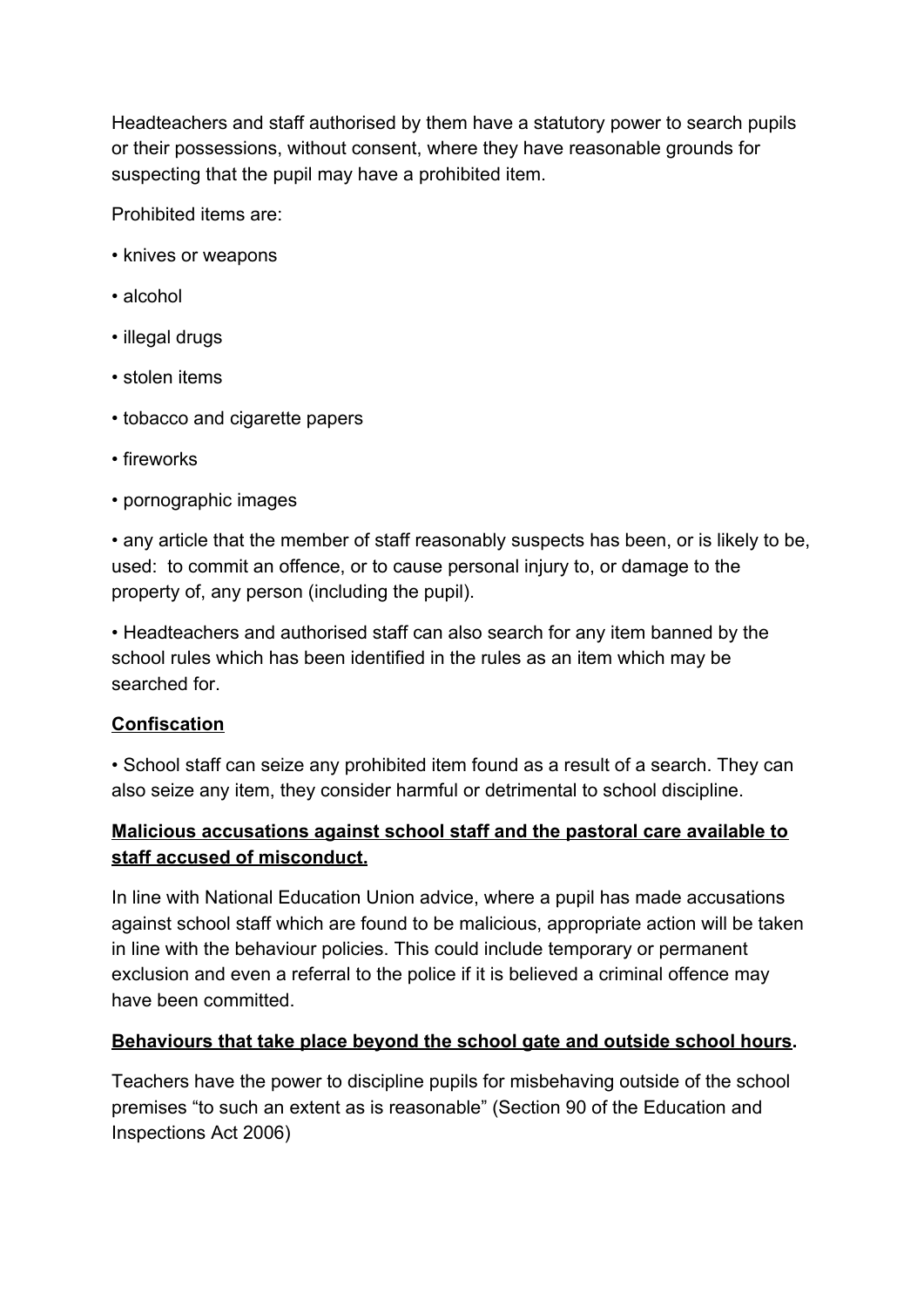In response to non-criminal bad behaviour and bullying which occurs off the school premises and which is witnessed by a staff member or reported to the school, teachers may discipline pupils for misbehaviour when the pupil is:

- is taking part in any school-organised or school-related activity
- is travelling to or from school
- is wearing school uniform
- is in some other way identifiable as a pupil at the school.
- or engages misbehaviour at any time, whether or not the conditions above apply, that:
	- could have repercussions for the orderly running of the school
	- poses a threat to another pupil or member of the public
	- could adversely affect the reputation of the school.

In all cases of misbehaviour the teacher can only discipline the pupil on school premises or elsewhere when the pupil is under the lawful control of the staff member.

## **Rewards**

Our emphasis on rewards is to reinforce good behaviour rather than on failures. We believe that rewards have a motivational role, helping children to see that good behaviour is valued. The commonest rewards are praise, informal and formal, public and private, to individuals and groups. Rates of praise for behaviour should be high.

Rewards are the most effective if they follow immediately upon the desired behaviour.

## **Rewards at Trinity will include:**

- Praise for good behaviour verbal, body language, smiles
- Class reward systems appropriate to the age of the children
- Whole school reward systems appropriate with initiatives e.g. AR, TTR
- House points
- Commendation to other members of staff and/or parents
- Achievement awards presented in Achievement Assembly and entered in the Achievement Book.

It is important to remember that children will have very different standards of personal behaviour. Some children will need more support than others, just as some children need more academic support than others. It is important to 'catch children being good'.

Above all, rewards should be special and meaningful.

## **Sanctions**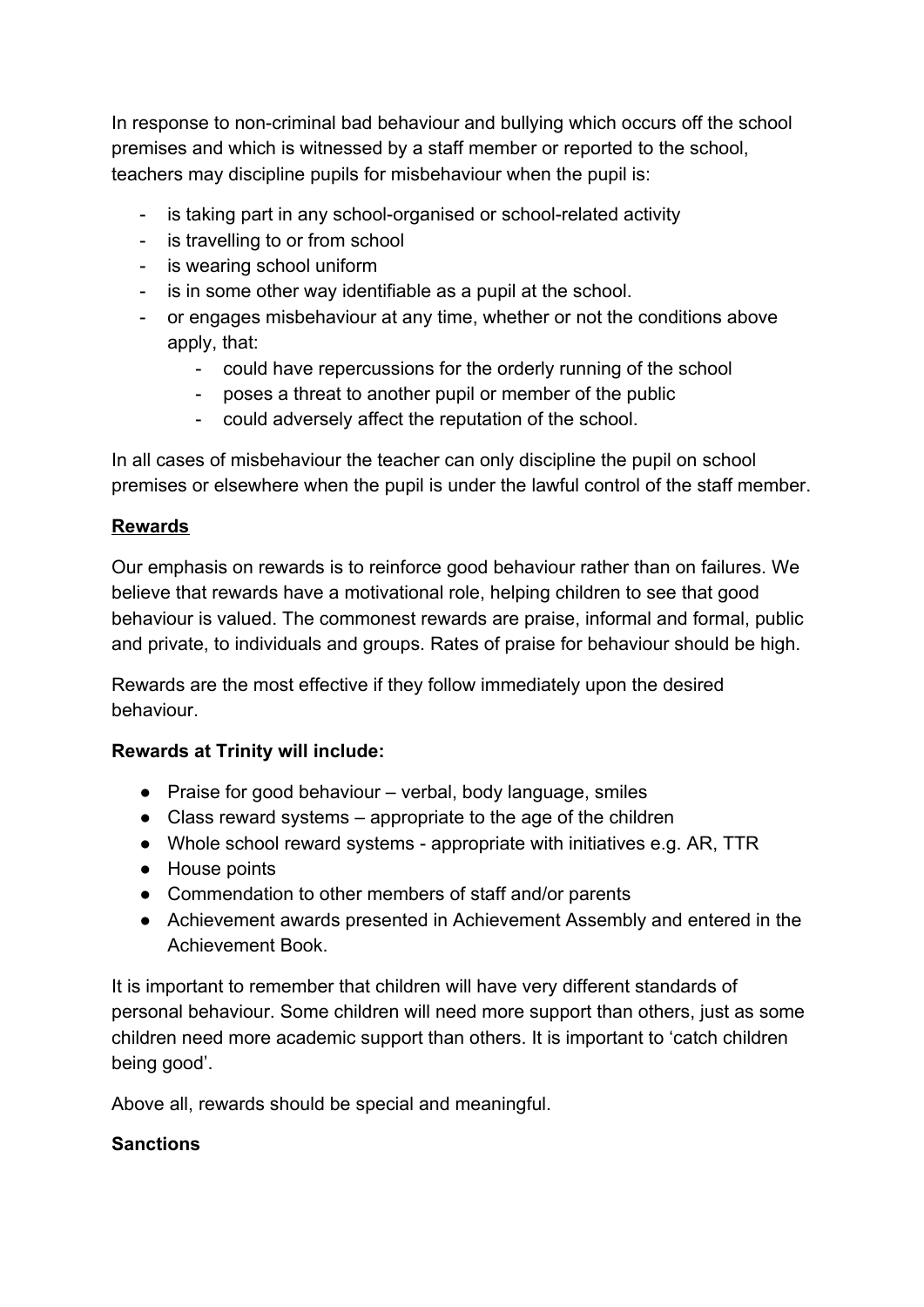There is no use of physical punishment. All sanctions should take individual circumstances into account and be in proportion to the offence.

Try to remember that we should

- Make it clear why the sanction is being applied
- Make it clear what changes in behaviour are required to avoid future punishment
- Make a clear distinction between minor and major offences
- Criticise the behaviour and not the person
- Be calm, fair and consistent.

We must also remember that some behaviour will be recognised as a symptom of a Special Educational Need and will require support.

#### **Classroom Sanctions at Trinity**

- Verbal reprimand
- Move place, work alone
- Loss of privileges within the school day
- Missing a break time
- Time out in another class
- Note in Links book to parents
- Sent to Deputy Headteacher (and recorded within Behaviour Record book)
- Sent to Headteacher (and recorded within Behaviour Record book)
- Letter home to parents

#### **Playground/Breaktime Sanctions at Trinity**

- Verbal reprimand
- Time out under supervision outside
- Time out under supervision inside (refer to duty teacher)
- Referral to classteacher
- Referral to Deputy Headteacher (and recorded within Behaviour Record book)
- Referral to Headteacher (and recorded within Behaviour Record book)
- Letter home to parents
- Meeting with parents

#### **Exclusions**

In cases of persistent or severe poor behaviour, other agencies may be contacted (e.g. Behaviour support service, Educational Psychologist) and/or a fixed term exclusion will be issued by the Headteacher.

In very rare cases, a permanent exclusion can occur.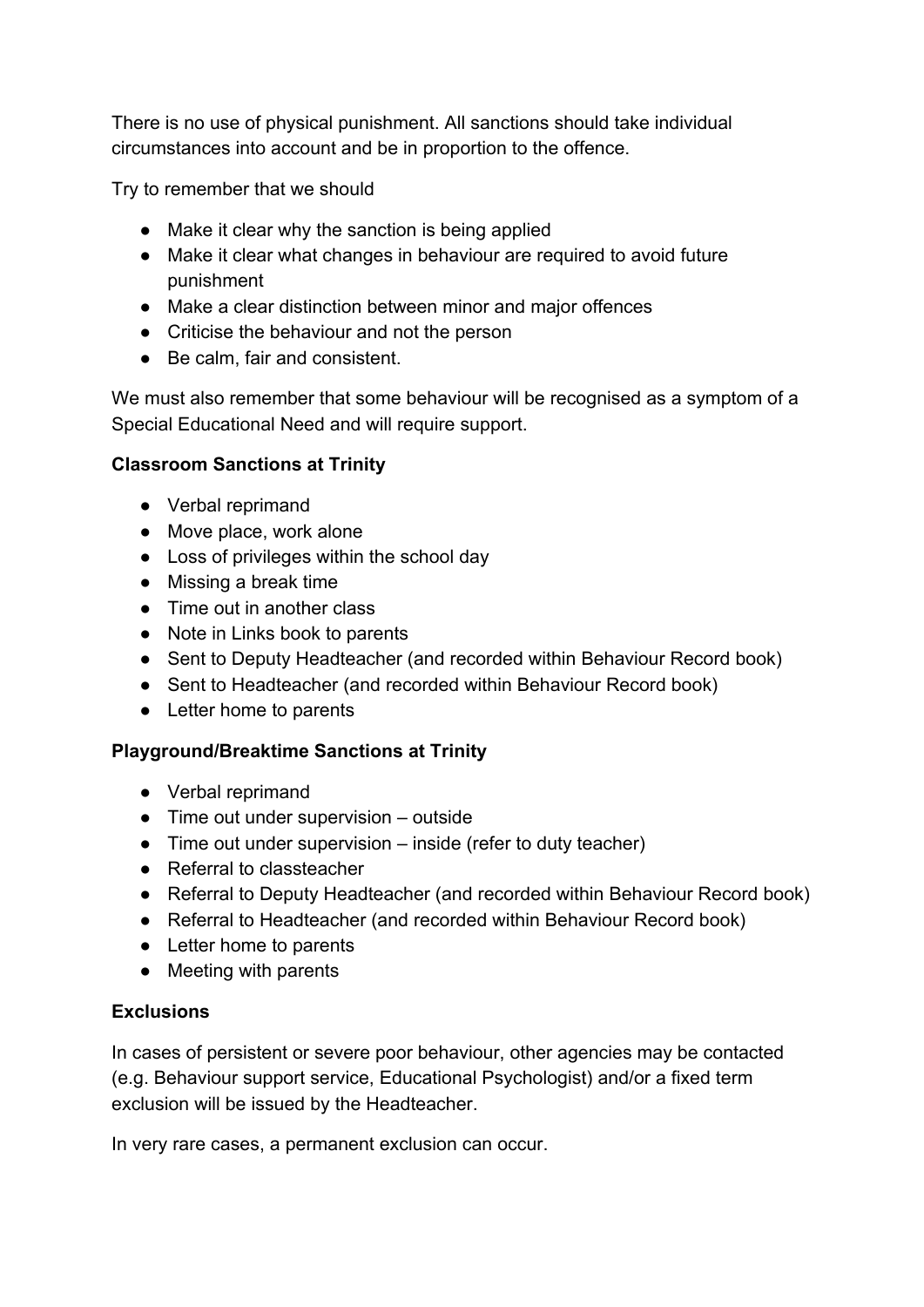Permanent exclusion would only be considered

- In response to a serious breach, or persistent breaches, of the school's behaviour policy; and
- where allowing the pupil to remain in school would seriously harm the education or welfare of the pupil or others in the school

In making the decision whether a child should be excluded the school will:

- Take account of any contributing factors that are identified after an incident of poor behaviour has occurred. For example, where it comes to light that a pupil has suffered bereavement, has mental health issues or has been subject to bullying
- Take into consideration a school's duties under the Equality Act 2010; schools must not discriminate against, harass or victimise pupils because of their sex, race, disability, religion or belief, sexual orientation, because of a pregnancy/maternity, or because of a gender reassignment

In addition, the school will adhere DfE regulations covering the use of exclusion in 'Exclusion from maintained schools, academies and pupil referral units in England Statutory guidance for those with legal responsibilities in relation to exclusion', September 2017 together with guidance issued by the Local Authority.

## **Strategies to be considered when dealing with disruptive behaviour and/or emergency situations.**

#### **Keep Calm**

Above all, keep calm. Do not shout. We all know how difficult it can be when a child is shouting or being rude but it is the only way to remain in control and have any chance of resolving the situation.

#### **Intervention and the use of physical handling.**

Where it is necessary to physically intervene to safeguard the welfare of a child, the physical intervention policy should be followed. (See Part 3)

If you are in any doubt, or the child refuses to cooperate, send for a colleague, or if necessary the Deputy Headteacher or Headteacher.

Adopted by the Governing Body: November 2019

Date of next review: 2020/21 (unless earlier review becomes necessary)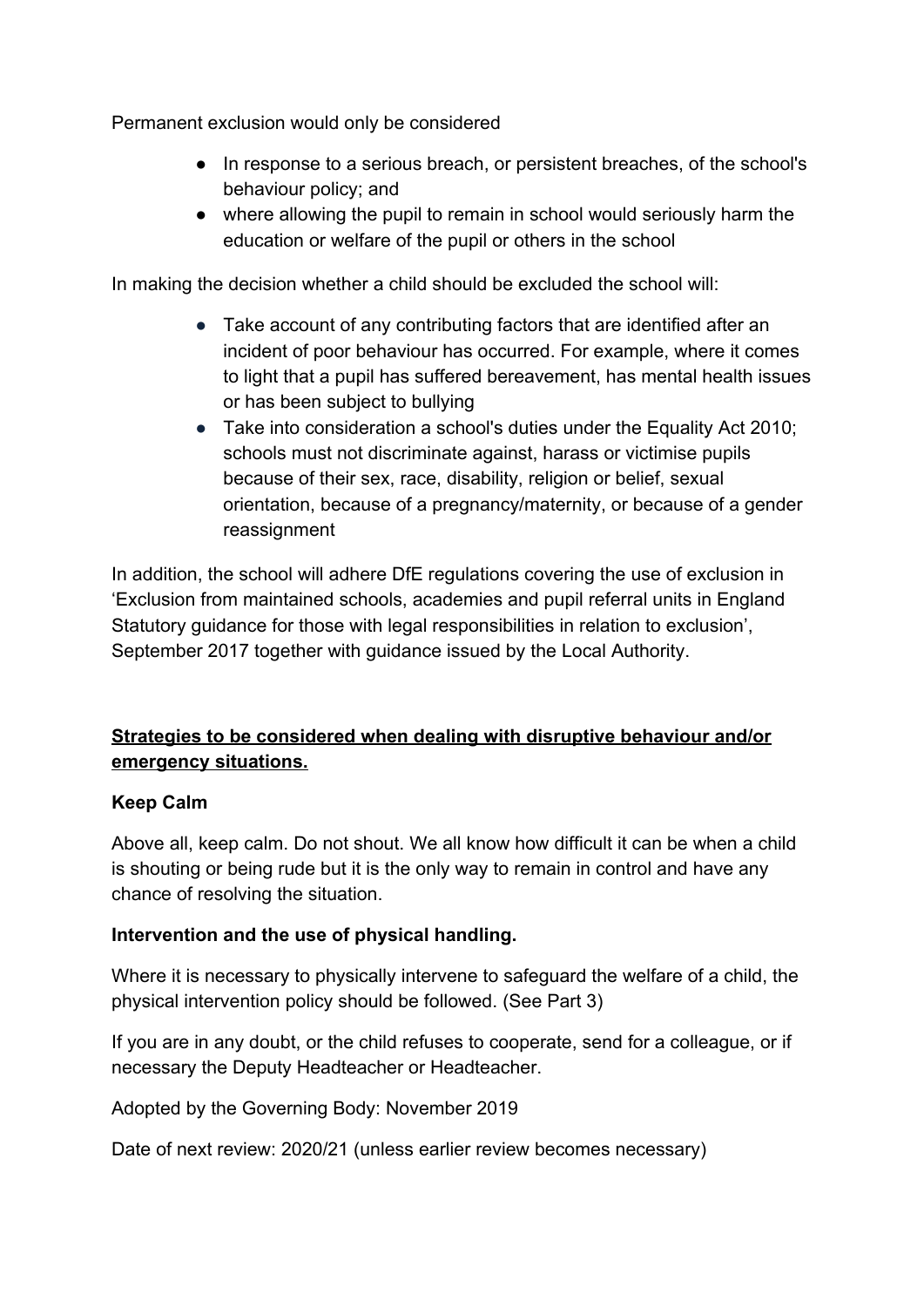## **Part 3**

# **Trinity CE Primary School**

# **Policy for Physical Intervention and Restraint**

At Trinity CE Primary School, we are committed to a positive behaviour policy which encourages children to make positive behaviour choices. We do however recognise that children sometimes do make the wrong choices. On rare occasions this may result in a situation that requires some form of physical intervention by staff. Our policy for physical intervention is based upon the following principles:-

- Physical intervention should be used only as a last resort when other appropriate strategies have failed.
- Any physical contact should be only the minimum required.
- Physical intervention must be used in ways that maintain the safety and dignity of all concerned.
- Incidents must be recorded and reported to the Headteacher as soon as possible
- Parents will be informed of each incident
- 1. The Legal Framework

Section 93 of the Education & Inspections Act 2006 allows 'teachers and other persons who are authorised by the Head Teacher who have control or charge of pupils to use such force as is reasonable in all the circumstances to prevent a pupil from doing, or continuing to do, any of the following:-

- causing injury to his/herself or others
- committing an offence
- damaging property
- prejudicing the maintenance of good order & discipline

## **2. Our approach**

At Trinity CE Primary School we aim to avoid the need for physical intervention and regard this as a last resort in a tiny minority of situations. We always aim to deal with behaviour using a positive approach and therefore this policy should be read in connection with our Behaviour Policy.

It is not possible to define every circumstance in which physical restraint would be necessary or appropriate and staff will have to exercise their own judgement in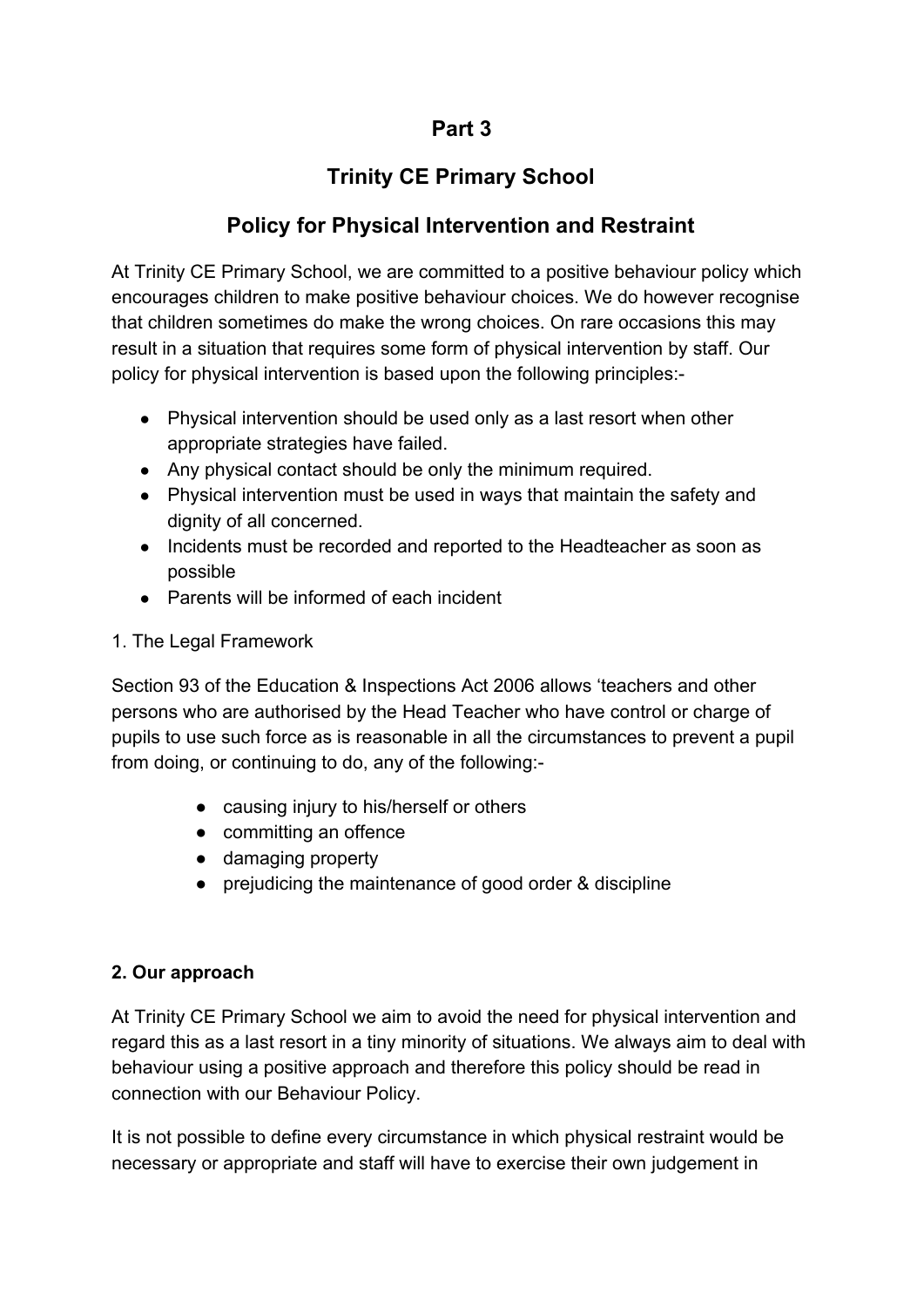situations which arise within the above categories. Staff should always act within the School's policy on behaviour and discipline, particularly in dealing with disruptive behaviour.

Staff should be aware that when they are in charge of children during the school day, or during other supervised activities, they are acting in loco parentis and have a 'Duty of Care' to all children they are in charge of. They must, therefore, take reasonable action to ensure all pupils' safety and well being.

Staff are not expected to place themselves in situations where they are likely to suffer injury as a result of their intervention.

## **3. Use of physical restraint**

Physical restraint should be applied as an act of care and control with the intention or re-establishing verbal control as soon as possible and, at the same time, allowing the pupil to regain self-control. It should never take a form which could be seen as punishment.

Staff are only authorised to use reasonable force in applying physical restraint, although there is no absolute definition of this. What constitutes reasonable force depends upon the particular situation and the pupil to whom it is being applied. However, as a general rule, only the force necessary to stop or prevent danger should be used, in accordance with the guidelines below.

In all circumstances, alternative methods should be used as appropriate with physical intervention or restraint as a last resort.

The following guidance is given the staff -

DO

- Tell the pupil what you are doing and why
- Use the minimum force necessary
- Involve another member of staff if possible
- Tell the pupil what s/he must do for you to remove the restraint (this may need frequent repetition)
- Use simple and clear language
- Hold limbs above a major joint if possible e.g. above the elbow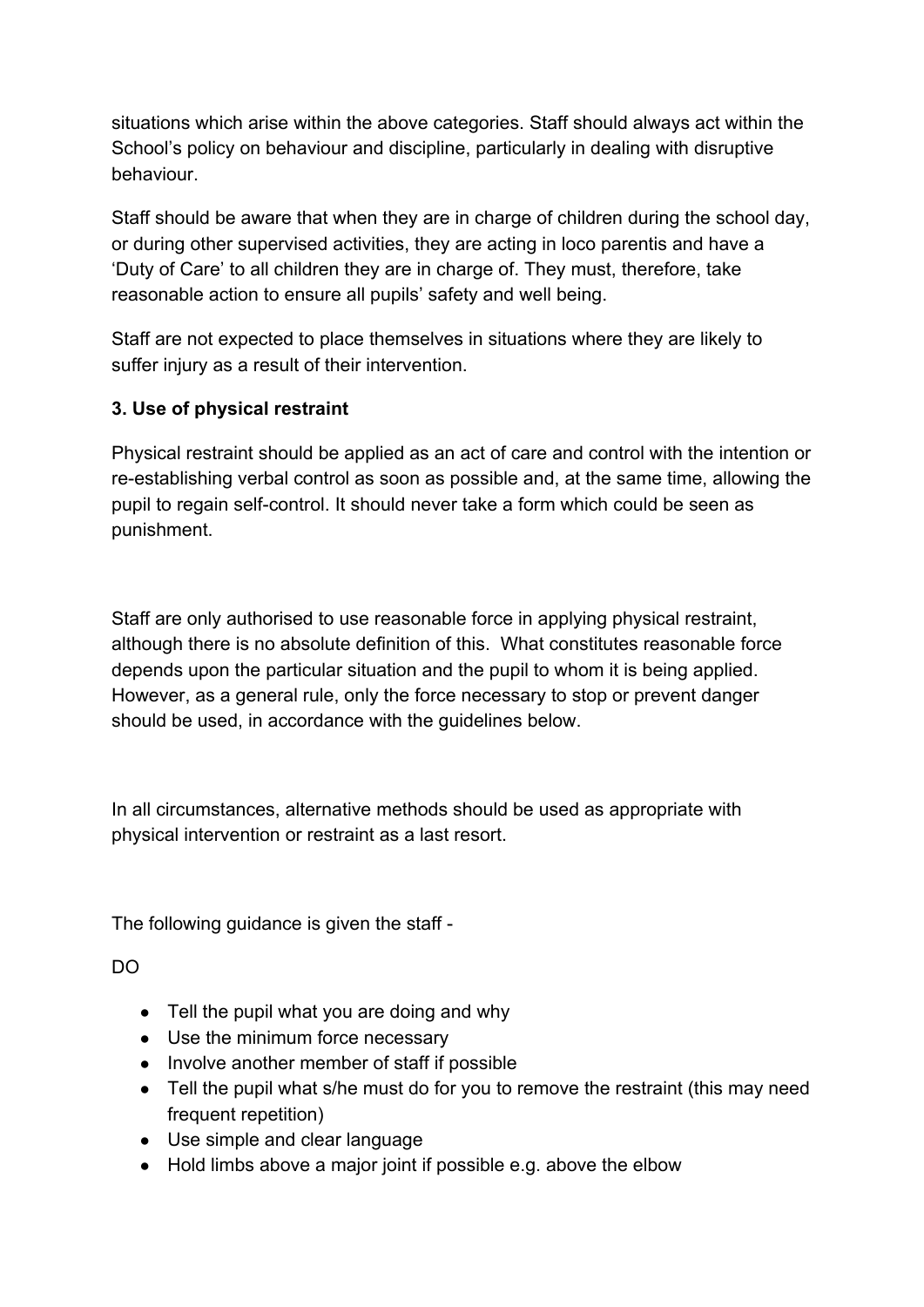● Relax your restraint in response to the pupil's compliance

## DO NOT

- Act in temper (involve another staff member if you fear loss of control)
- Involve yourself in a prolonged verbal exchange with the pupil
- Involve other pupils in the restraint
- Touch or hold the pupil in a way that could be viewed as sexually inappropriate conduct
- Twist or force limbs back against a joint
- Bend fingers or pull hair
- Hold the pupil in a way which will restrict blood flow or breathing e.g. around the neck
- Slap, punch, kick or trip up the pupil
- Use physical restraint or intervention as a punishment

#### **4. Actions after an incident**

Physical restraint often occurs in response to highly charged emotional situations and there is a clear need for debriefing after the incident, both for the staff involved and the pupil. The head teacher should be informed of any incident as soon as possible and will take responsibility for making arrangements for debriefing once the situation has stabilised. An appropriate member of the teaching staff should always be involved in debriefing the pupil involved and any victims of the incident should be offered support, and their parents informed.

If the behaviour is part of an ongoing pattern it may be necessary to address the situation through the development of a behavioural IEP, which may include an anger management programme, or other strategies agreed by the SENCO. This may require additional support from, other services, for example the LA BST.

In some circumstances Early Help processes may be appropriate to help identify an additional need for a particular child.

It is also helpful to consider the circumstances precipitating the incident to explore ways in which future incidents can be avoided.

All incidents should be recorded immediately on the Pupil Restraint Report Form (attached). All sections of this report should be completed so that any patterns of behaviour can be identified and addressed.

In the event of any future complaint or allegation this record will provide essential and accurate information.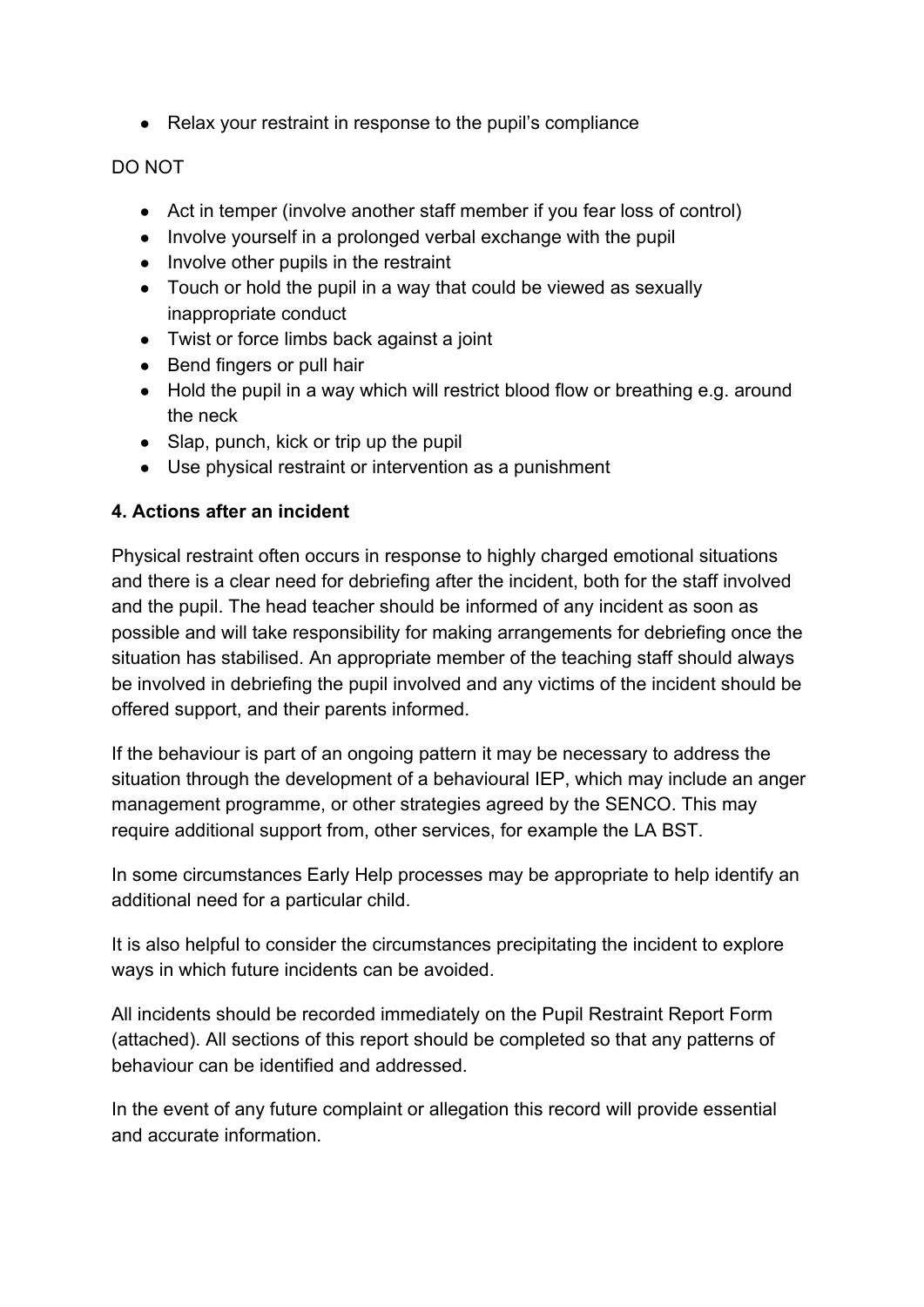A copy should be filed in the child's appropriate file and in a central school file in order to inform individual and school risk assessments.

A member of the leadership team will contact parents as soon as possible after an incident, normally on the same day, to inform them of the actions that were taken and why, and to provide them with an opportunity to discuss it.

#### **5. Risk Assessments**

If we become aware that a pupil is likely to behave in a disruptive way that may require the use of reasonable force, we will plan how to respond if the situation arises. Such planning will address:

- Strategies to be used prior to intervention
- Ways of avoiding 'triggers' if these are known
- Involvement of parents to ensure that they are clear about the specific actions the school might need to take
- Briefing of staff to ensure they know exactly what action they should be taking (this may identify a need for training or guidance)
- Identification of additional support that can be summoned if appropriate
- The school's duty of care to all pupils and staff

## **6. Complaints and Allegations**

A clear restraint policy, adhered to by all staff and shared with parents, should help to avoid complaints from parents. It is unlikely to prevent all complaints, however, and a dispute about the use of force by a member of staff might lead to an investigation, either under the complaints disciplinary or allegation management procedures.

It is our intention to inform all staff, pupils, parents and governors about these procedures and the context in which they apply.

We will review this policy on a yearly basis.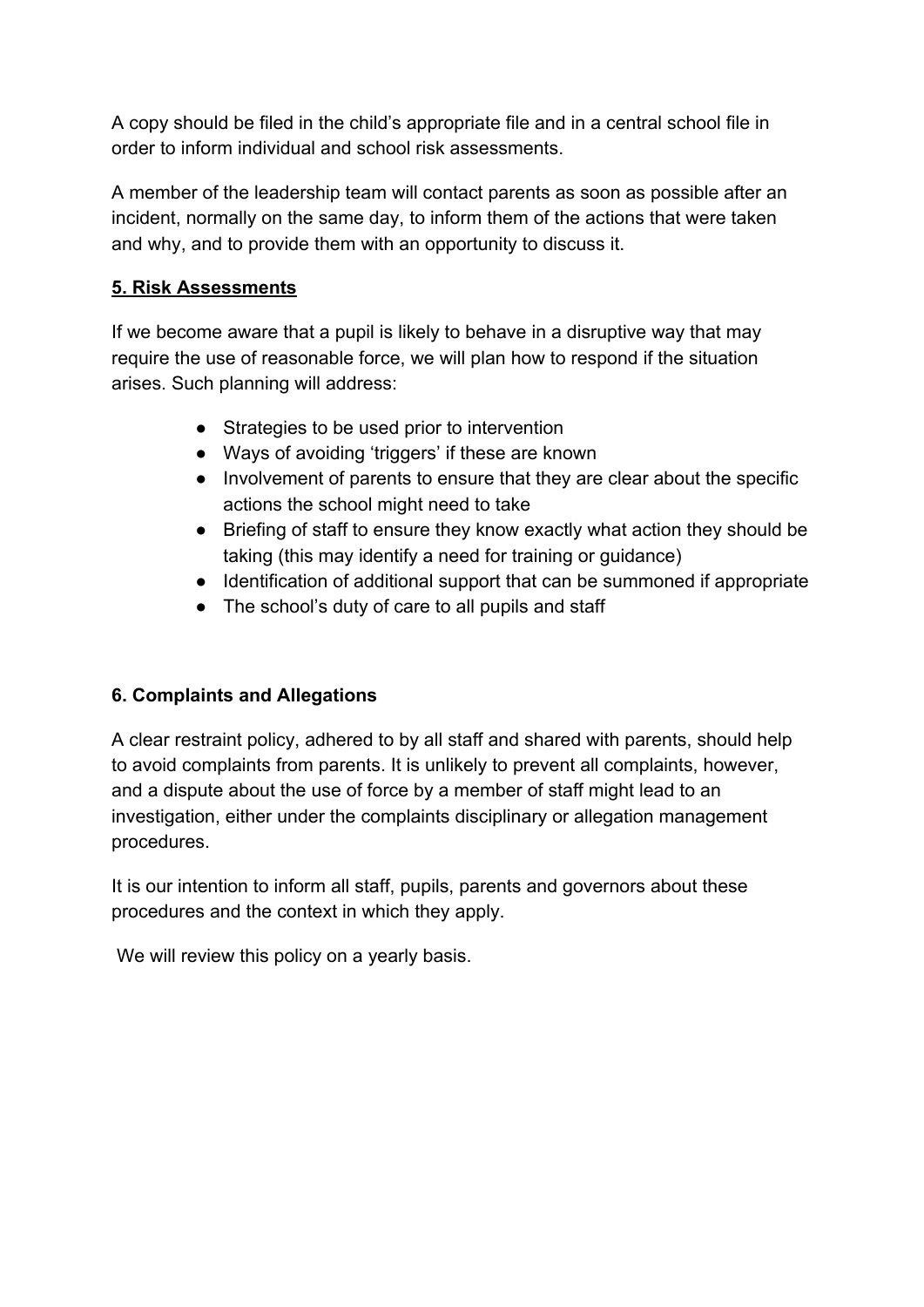#### References:

The Use of Force to Control or Restrain Pupils 2007 DSCF Care and Control Guidelines 2006 ER CFAS Keeping Children Safe in Education 2019 School Behaviour Policy School Child Protection Policy School Safe Working Policy School SEN policy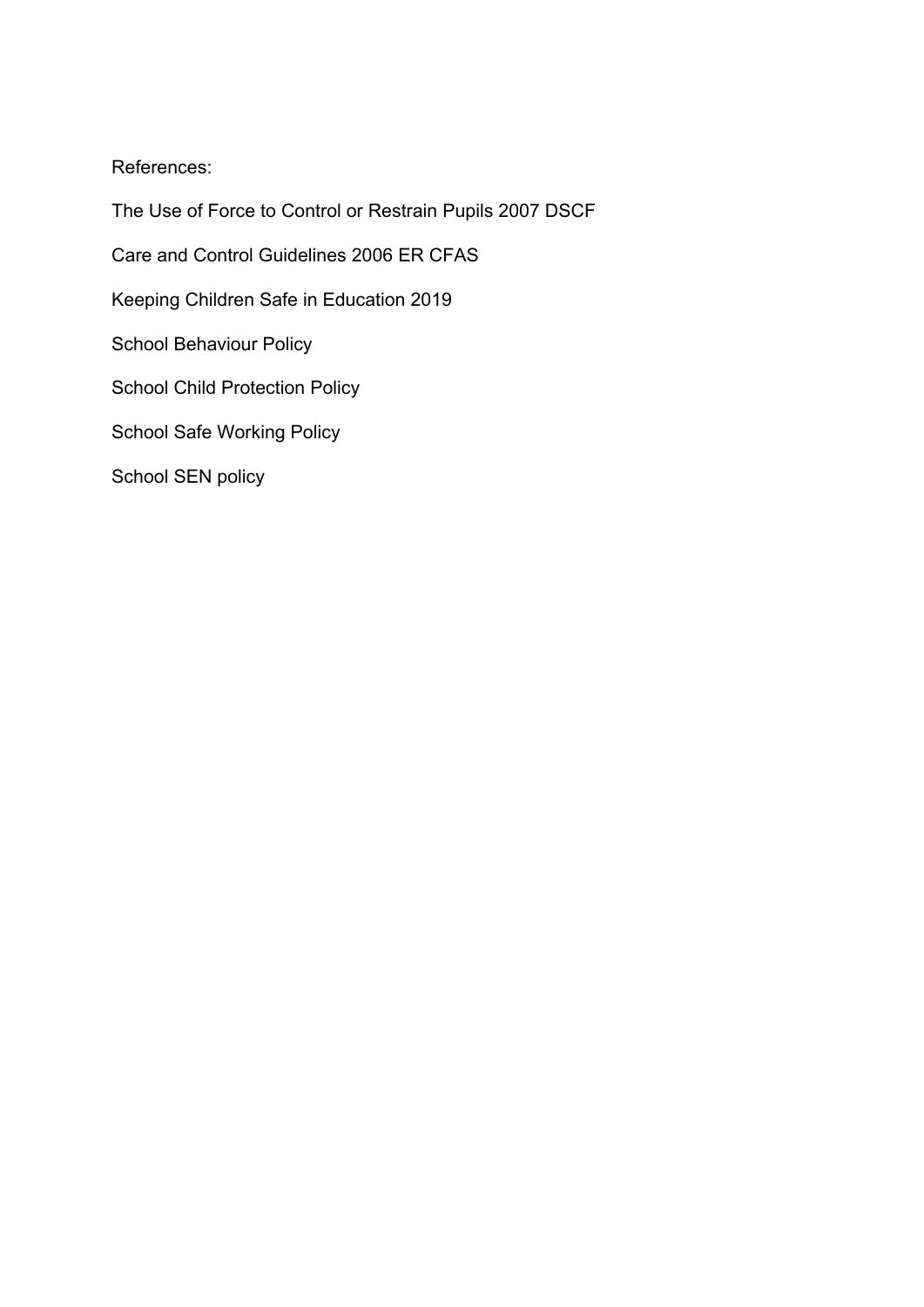## RECORD OF PHYSICAL INTERVENTION OR RESTRAINT

Date of incident: Time of incident:

Pupil Name: D.o.B:

Member(s) of staff involved:

Adult witnesses to restraint:

Pupil witnesses to restraint:

Outline of event leading to restraint:

Outline of incident of restraint (including restraint method used):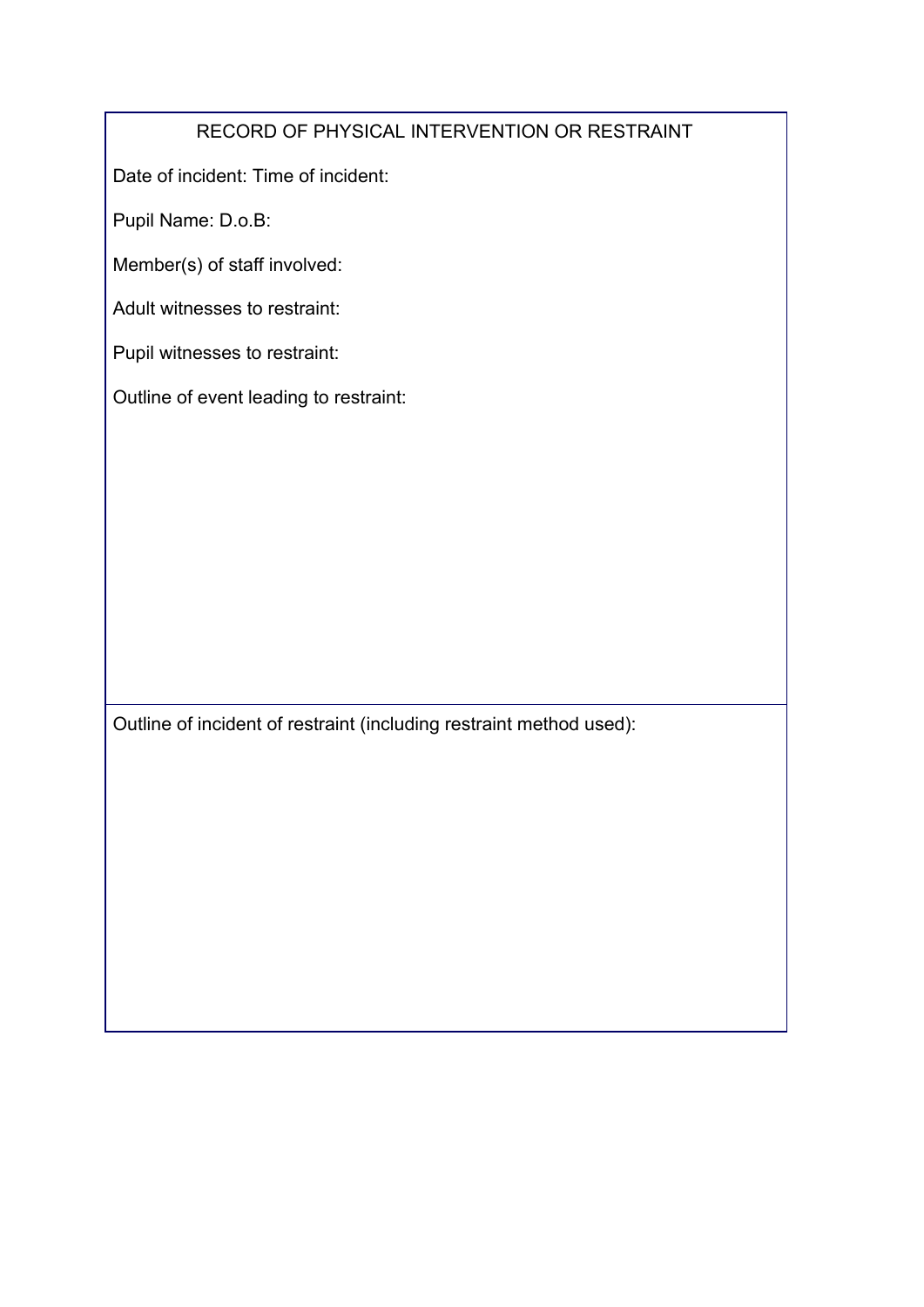Outcome of restraint:

Description of any injury(ies) sustained by injured pupil and any subsequent treatment:

Date parent/carer informed of incident:

Time:

By whom informed:

Outline of parent/carer response: